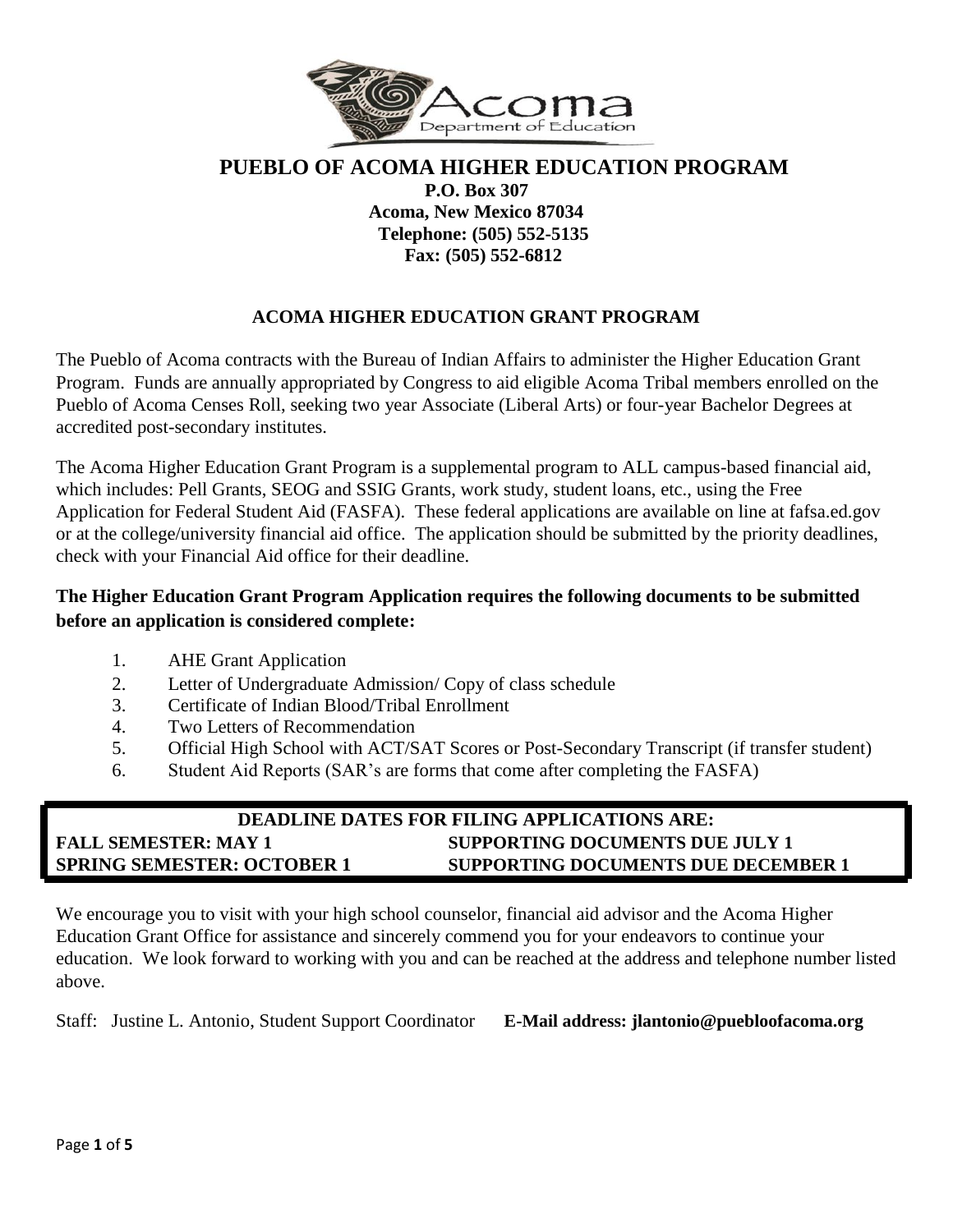| PUEBLO OF ACOMA - INITIAL HIGHER EDUCATION GRANT APPLICATION                                                                                                                                                                                                                                                     |                                 |                          |                                      |  |                                             |  |
|------------------------------------------------------------------------------------------------------------------------------------------------------------------------------------------------------------------------------------------------------------------------------------------------------------------|---------------------------------|--------------------------|--------------------------------------|--|---------------------------------------------|--|
| *FALL APPLICATION - DUE MAY 1                                                                                                                                                                                                                                                                                    |                                 |                          | *SPRING APPLICATIONS - DUE OCTOBER 1 |  |                                             |  |
|                                                                                                                                                                                                                                                                                                                  |                                 |                          |                                      |  |                                             |  |
|                                                                                                                                                                                                                                                                                                                  | FULL TIME OR PART TIME          |                          |                                      |  |                                             |  |
|                                                                                                                                                                                                                                                                                                                  | PERSONAL AND FAMILY DATA:       |                          |                                      |  |                                             |  |
|                                                                                                                                                                                                                                                                                                                  |                                 |                          |                                      |  | Acoma Tribal Enrollment #__________________ |  |
| NAME:                                                                                                                                                                                                                                                                                                            |                                 |                          |                                      |  |                                             |  |
| (Last)                                                                                                                                                                                                                                                                                                           |                                 | (First)                  |                                      |  | (MI)                                        |  |
| (Address)                                                                                                                                                                                                                                                                                                        | (City)                          |                          | (State)                              |  | $(Zip)$ (Phone#)                            |  |
| <u> 1980 - Andrea Stadt Britain, amerikansk fotograf i den stadt fotograf i den stadt fotograf i den stadt fotogr</u><br>E-mail Address:                                                                                                                                                                         |                                 |                          |                                      |  |                                             |  |
|                                                                                                                                                                                                                                                                                                                  |                                 |                          |                                      |  |                                             |  |
|                                                                                                                                                                                                                                                                                                                  |                                 |                          |                                      |  |                                             |  |
|                                                                                                                                                                                                                                                                                                                  |                                 |                          |                                      |  |                                             |  |
| HIGH SCHOOL ATTENDED:                                                                                                                                                                                                                                                                                            |                                 | <b>EDUCATIONAL DATA:</b> |                                      |  |                                             |  |
| <b>GRADUATION DATE:</b>                                                                                                                                                                                                                                                                                          | PRIVATE OR MISSION GED GRADUATE |                          |                                      |  |                                             |  |
| COLLEGE/UNIVERSITY TO ATTEND: University of the set of the set of the set of the set of the set of the set of the set of the set of the set of the set of the set of the set of the set of the set of the set of the set of th                                                                                   |                                 |                          |                                      |  |                                             |  |
| ADDRESS (REQUIRED): Note and the set of the set of the set of the set of the set of the set of the set of the set of the set of the set of the set of the set of the set of the set of the set of the set of the set of the se                                                                                   |                                 |                          |                                      |  |                                             |  |
|                                                                                                                                                                                                                                                                                                                  |                                 |                          |                                      |  |                                             |  |
|                                                                                                                                                                                                                                                                                                                  |                                 |                          |                                      |  |                                             |  |
|                                                                                                                                                                                                                                                                                                                  |                                 |                          |                                      |  |                                             |  |
| INTENDED MAJOR: Expected Year to Receive Degree                                                                                                                                                                                                                                                                  |                                 |                          |                                      |  |                                             |  |
| Prior College Attended (if applicable)                                                                                                                                                                                                                                                                           |                                 |                          |                                      |  | Semester/Year                               |  |
| I HAVE APPLIED FOR ALL CAMPUS-BASED FINANCIAL AID: YES _______DATE: ___________                                                                                                                                                                                                                                  |                                 |                          |                                      |  |                                             |  |
|                                                                                                                                                                                                                                                                                                                  |                                 |                          |                                      |  |                                             |  |
| <b>ACKNOWLEDGEMENT:</b><br>If I should decide not to attend school, I will notify Acoma Higher Education Grant Program immediately: I also understand the AHE<br>Program is a supplemental program to all campus based financial aid and it is up to me to seek additional resources to finance my<br>education. |                                 |                          |                                      |  |                                             |  |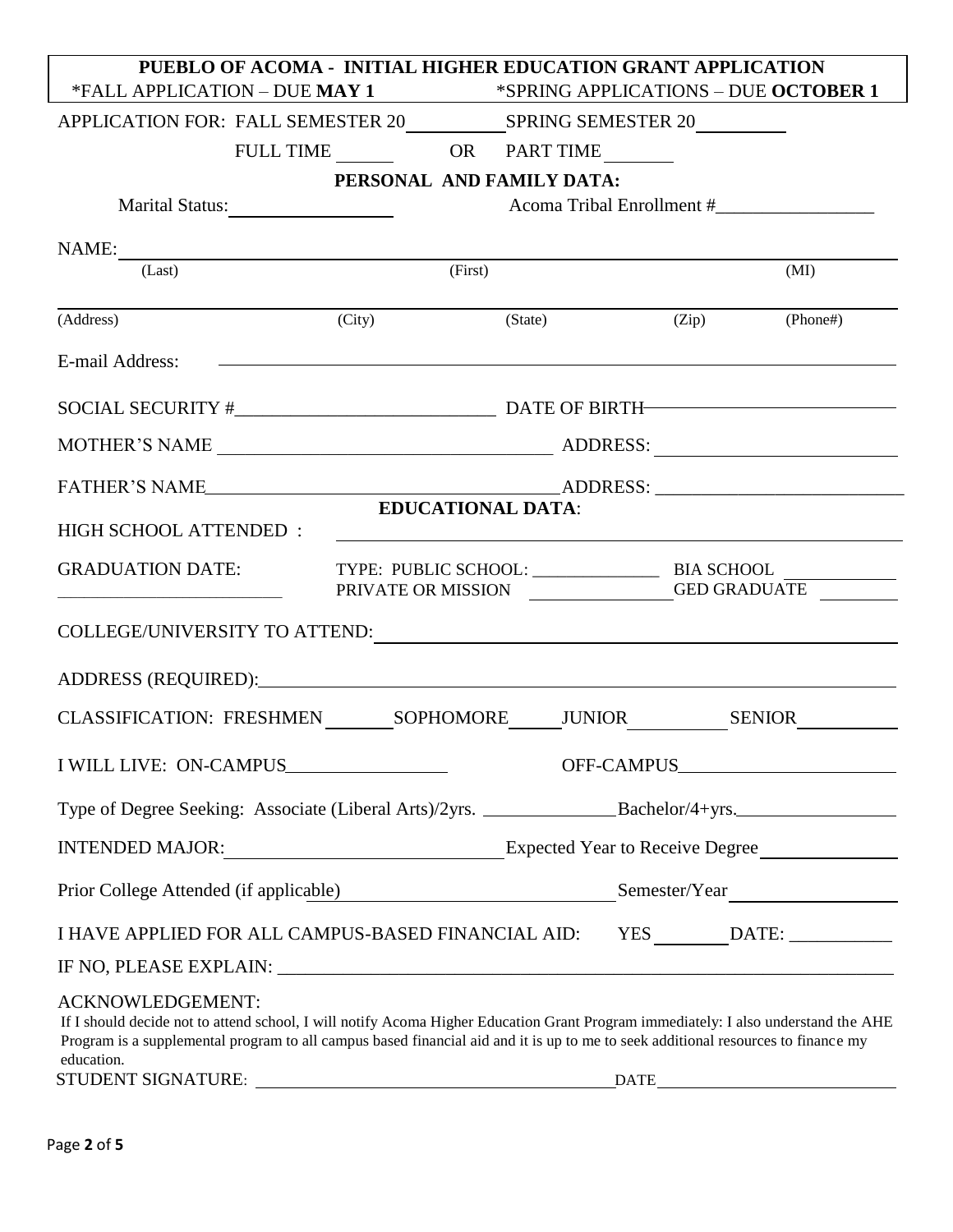## **STATEMENT OF PRIVACY**

THE PRIVACY ACT OF 1974 REQUIRES EACH FERERAL AGENCY THAT MAINTAINS A SYSTEM OF INFORMATION ON INDIVIDUALS TO INFORM THOSE INDIVIDUAL AS TO:

- A. THE AUTHORITY (WHETHER GRANTED BY STATUE, OR BY EXECUTIVE ORDER OF THE PRESIDENT) WHICH AUTHORIZES THE SOLICITATION OF THE INFORMATION AND WHETHER DISCLOSURE OF SUCH INFORMATION IS MANDATORY OR VOLUNTARY;
- B. THE PRINCIPLE PURPOSE OR PURPOSES FOR WHICH THE INFORMATION IS INTENDED TO BE USED;
- C. THE ROUTINE USES WHICH MAY BE MADE OF THE INFORMATION, AS PURSUANT TO PARAGRAPH (4) OF THIS SUBSECTION; AND THE REQUESTED INFORMATION THE BUREAU OF INDIAN AFFAIRS HIGHER EDUCATION ASSISTANCE PROGRAM OPERATES UNDER THE GENERAL AUTHORITY OF 24 USC CHAPTER 13, 42 STATE 208 P.L. 67085 WITH SPECIFIC LEGISLATION CONTAINED IN 25 USE, SUBCHAPTER E, PART 32 ADMINISTRATION OF EDUCATION LOANS, GRANTS AND OTHER ASSISTANCE FOR HIGHER EDUCATION.

IN ACCORDANCE WITH THE ACCOUNT ABILITY REQUIRED FOR THE ADMINISTRATION OF THE FUNDS APPROPRIATED FOR THE PROGRAM AND IN ORDER TO PROVIDE SERVICES TO RECIPIENTS AND TO DECLARE ELIGIBILITY, CERTAIN INFORMATION IS REQUIRED OF APPLICANTS. THIS FORM SOLICITS THE REQUIRED INFORMATION; USE OF PERSONAL DATA WILL BE AVAILABLE TO AUTHORIZED SOURCES UPON REQUEST. THE APPLICANT SHOULD UNDERSTAND THAT THE INTENT OF COLLECTING AND MAINTAINING THE MEANS FOR PRODUCING CERTAIN STATISTICAL RECORDS REQUIRED OF THIS OFFICE. FAILURE ON THE PART OF THE APPLICANT TO PROVIDE THE REQUESTED INFORMATION WILL PRECLUDE THE APPLICANT FORM ELIGIBILITY IN OBTAINING HIGHER EDUCATION ASSISTANCE UNDER THE PROGRAM.

I HAVE READ THE "STATEMENT OF PRIVACY" LISTED WITH THE APPLICATION FORM. I HEREBY PROVIDE THE REQUIRED INFORMATION AND AUTHORIZE THE USE OF SUCH INFORMATION TO THE EXTENT OF THE USES SPECIFIED IN THE STATEMENT TO THE ACOMA HIGHER EDUCATION GRANT PROGRAM.

\_\_\_\_\_\_\_\_\_\_\_\_\_\_\_\_\_\_\_\_\_\_\_\_\_\_\_\_\_\_\_\_\_\_\_\_\_\_\_\_\_\_ \_\_\_\_\_\_\_\_\_\_\_\_\_\_\_\_\_\_\_\_\_\_\_\_\_\_\_\_\_

\_\_\_\_\_\_\_\_\_\_\_\_\_\_\_\_\_\_\_\_\_\_\_\_\_\_\_\_\_\_\_\_\_\_\_\_\_\_\_\_\_\_ \_\_\_\_\_\_\_\_\_\_\_\_\_\_\_\_\_\_\_\_\_\_\_\_\_\_\_\_\_

STUDENT SIGNATURE DATE

PROGRAM COORDINATOR **DATE**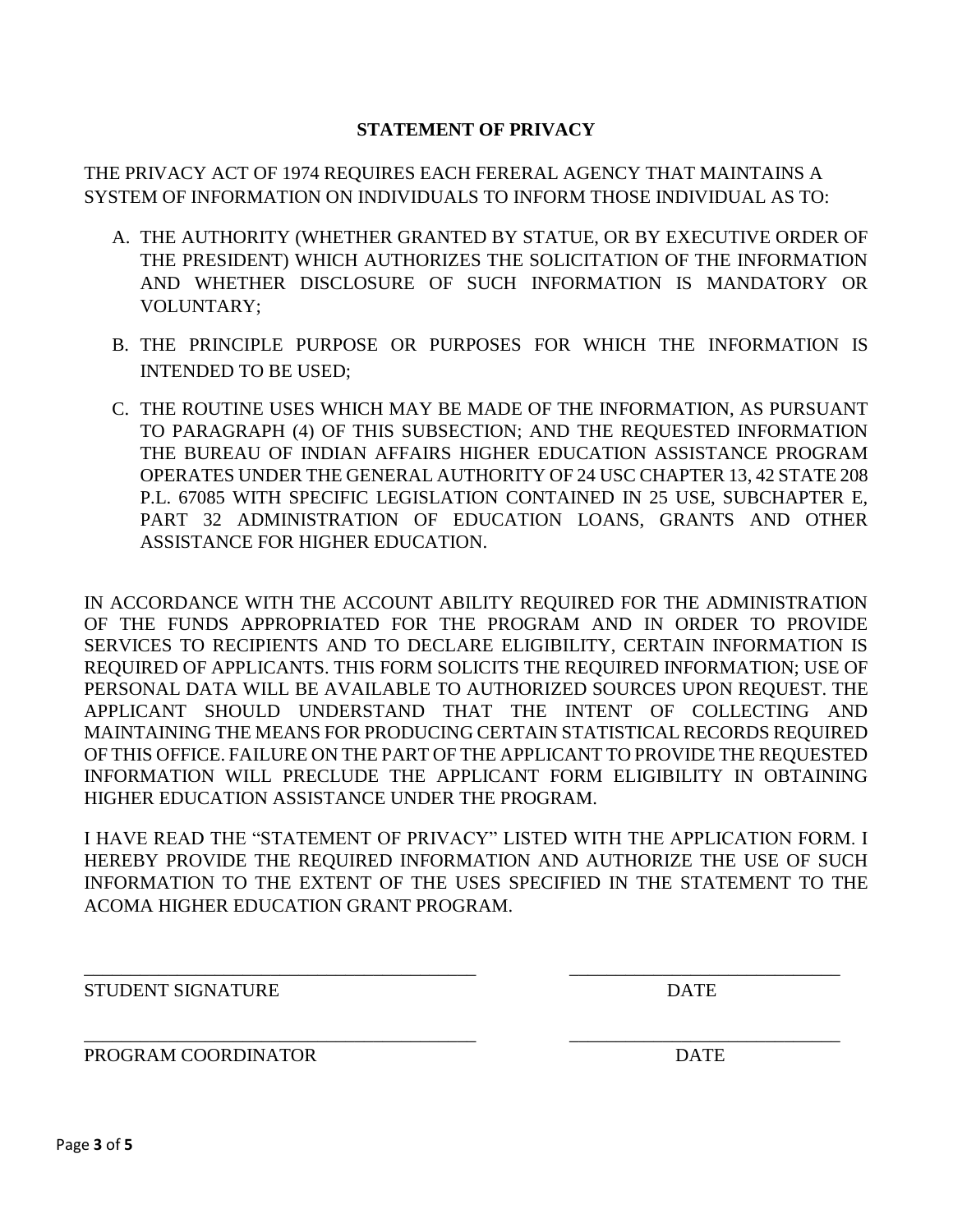STUDENTS: Please **submit** this form to the **Acoma Tribal Census Office at P.O. Box 309, Pueblo of Acoma, New Mexico 87034.** When completed return to the Higher Education Grant Program office.

| PLEASE PRINT CLEARLY:  |  |
|------------------------|--|
|                        |  |
|                        |  |
| FATHER'S FULL NAME:    |  |
|                        |  |
| (MAIDEN NAME IF ACOMA) |  |

## **PLEASE DO NOT WRITE BELOW THIS LINE! CENSUS OFFICE USE ONLY!**

## **CERTIFICATION**

| I hereby certify that       |                                                    |
|-----------------------------|----------------------------------------------------|
| whose Date of Birth is      | is, listed on the Pueblo of                        |
| Acoma census records, dated | An Official                                        |
| record of this person being | Degree total Acoma/Indian Blood with a census roll |
| number                      |                                                    |

## **\_\_\_\_\_\_\_\_\_\_\_\_\_\_\_\_\_\_\_\_\_\_\_\_\_\_\_\_\_\_\_\_\_\_\_\_\_\_\_\_\_\_\_\_\_\_\_\_\_\_\_\_ GOVERNOR, PUEBLO OF ACOMA**

## **\_\_\_\_\_\_\_\_\_\_\_\_\_\_\_\_\_\_\_\_\_\_\_\_\_\_\_\_\_\_\_\_\_\_\_\_\_\_\_\_\_\_\_\_\_\_\_\_\_\_\_\_ CENSUS/ENROLLMENT TECHNICIAN**